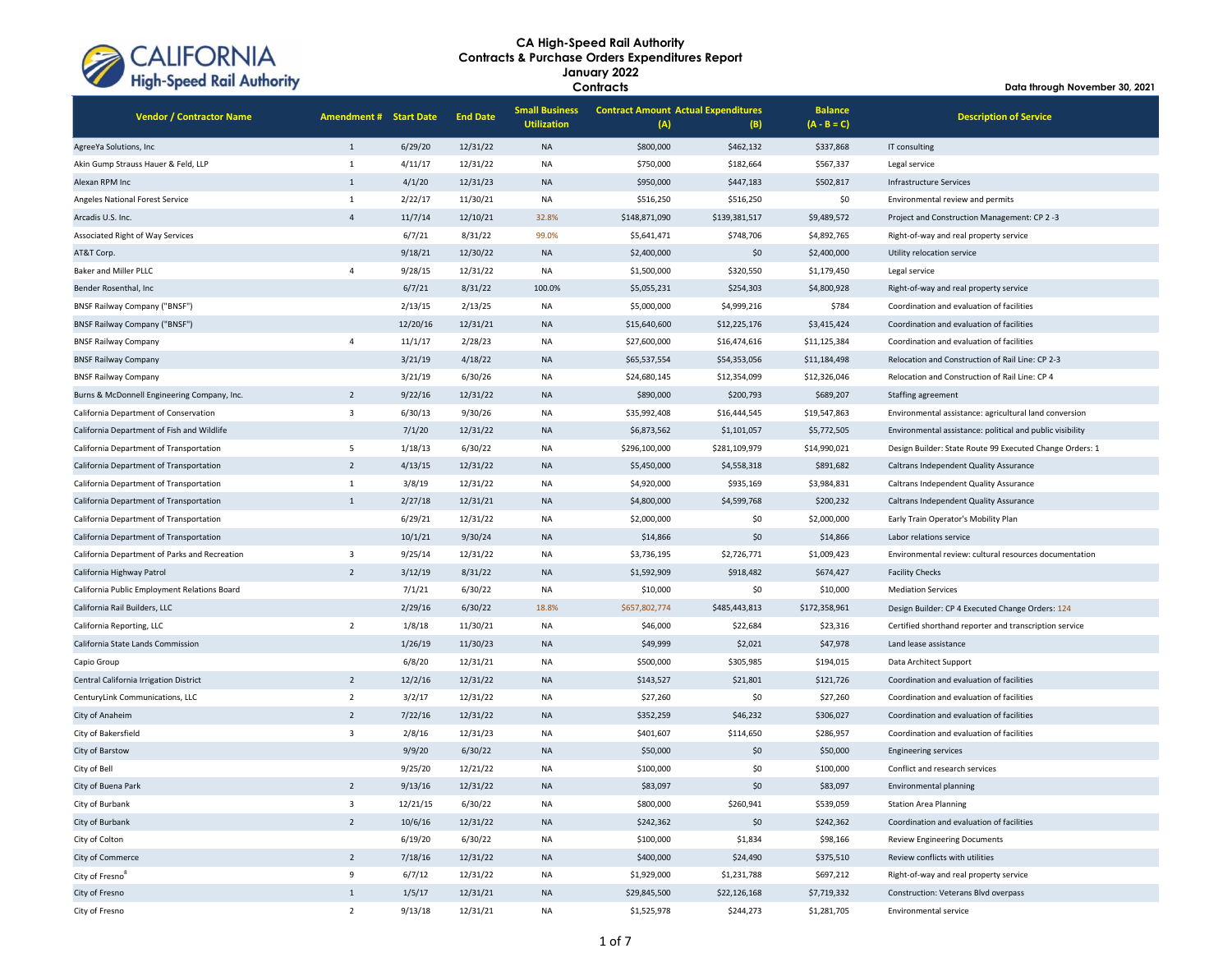

**Contracts**

| <b>Vendor / Contractor Name</b>         | <b>Amendment # Start Date</b> |          | <b>End Date</b> | <b>Small Business</b><br><b>Utilization</b> | <b>Contract Amount Actual Expenditures</b><br>(A) | (B)             | <b>Balance</b><br>$(A - B = C)$ | <b>Description of Service</b>                      |
|-----------------------------------------|-------------------------------|----------|-----------------|---------------------------------------------|---------------------------------------------------|-----------------|---------------------------------|----------------------------------------------------|
| City of Fullerton                       | $\overline{2}$                | 11/21/16 | 12/31/22        | <b>NA</b>                                   | \$75,000                                          | \$0             | \$75,000                        | Coordination and evaluation of facilities          |
| City of Gilroy                          | $\overline{\mathbf{3}}$       | 7/1/14   | 12/31/21        | <b>NA</b>                                   | \$600,000                                         | \$334,587       | \$265,413                       | <b>Station Area Planning</b>                       |
| City of Glendale                        |                               | 1/17/20  | 1/31/22         | <b>NA</b>                                   | \$131,433                                         | \$61,411        | \$70,022                        | Coordination and evaluation of facilities          |
| City of Grand Terrace                   |                               | 7/20/21  | 6/30/22         | <b>NA</b>                                   | \$30,000                                          | \$0             | \$30,000                        | Coordination and evaluation of facilities          |
| City of Hanford                         |                               | 3/22/21  | 12/31/23        | <b>NA</b>                                   | \$84,210                                          | \$0             | \$84,210                        | Coordination and evaluation of facilities          |
| City of La Mirada                       | $\overline{2}$                | 9/7/16   | 12/31/22        | <b>NA</b>                                   | \$457,000                                         | \$13,512        | \$443,488                       | Coordination and evaluation of facilities          |
| City of Los Angeles                     | $\mathbf{1}$                  | 10/13/16 | 12/31/21        | <b>NA</b>                                   | \$1,269,247                                       | \$73,925        | \$1,195,322                     | Coordination and evaluation of facilities          |
| City of Merced                          | $\overline{4}$                | 3/1/13   | 12/31/21        | <b>NA</b>                                   | \$600,000                                         | \$376,195       | \$223,805                       | Station area planning                              |
| City of Montebello                      | $\overline{2}$                | 10/28/16 | 12/31/22        | <b>NA</b>                                   | \$175,000                                         | \$0             | \$175,000                       | Coordination and evaluation of facilities          |
| City of Morgan Hill                     | $\overline{2}$                | 6/6/16   | 12/31/22        | <b>NA</b>                                   | \$409,641                                         | \$258,086       | \$151,556                       | Coordination and evaluation of facilities          |
| City of Norwalk                         | $\overline{2}$                | 7/1/16   | 12/31/22        | <b>NA</b>                                   | \$499,900                                         | \$86,041        | \$413,859                       | Coordination and evaluation of facilities          |
| City of Palmdale                        | $\mathbf{1}$                  | 8/23/16  | 12/31/21        | <b>NA</b>                                   | \$172,797                                         | \$136,627       | \$36,170                        | Coordination and evaluation of facilities          |
| City of Pico Rivera                     | $\mathbf{1}$                  | 10/22/19 | 12/31/22        | <b>NA</b>                                   | \$231,806                                         | \$21,419        | \$210,387                       | Coordination and evaluation of facilities          |
| City of San Mateo                       | $\overline{2}$                | 11/14/16 | 12/31/22        | NA                                          | \$100,000                                         | \$0             | \$100,000                       | Coordination and evaluation of facilities          |
| City of San Jose                        | $\overline{a}$                | 10/17/16 | 12/31/22        | <b>NA</b>                                   | \$869,688                                         | \$538,028       | \$331,661                       | Coordination and evaluation of facilities          |
| City of Santa Clara                     | $\overline{2}$                | 5/23/17  | 12/31/22        | <b>NA</b>                                   | \$150,644                                         | \$0             | \$150,644                       | Coordination and evaluation of facilities          |
| City of Santa Fe Springs                | $\overline{2}$                | 8/23/16  | 12/31/22        | <b>NA</b>                                   | \$499,000                                         | \$0             | \$499,000                       | Coordination and evaluation of facilities          |
| City of Selma                           | $\mathbf 1$                   | 4/22/20  | 11/30/21        | <b>NA</b>                                   | \$832,125                                         | \$488,504       | \$343,621                       | <b>Training Services</b>                           |
| City of South San Francisco             | $\overline{2}$                | 1/9/17   | 12/31/22        | <b>NA</b>                                   | \$35,000                                          | \$0             | \$35,000                        | Coordination and evaluation of facilities          |
| Consolidated Irrigation District        |                               | 8/20/20  | 12/31/22        | NA                                          | \$25,000                                          | \$5,307         | \$19,693                        | <b>Engineering service</b>                         |
| <b>Continental Field Acquisitions</b>   |                               | 6/7/21   | 8/31/22         | 96.2%                                       | \$1,438,327                                       | \$363,477       | \$1,074,850                     | Right-of-way and real property service             |
| <b>Cooperative Personnel Services</b>   | $\mathbf 1$                   | 12/9/20  | 6/30/22         | <b>NA</b>                                   | \$50,000                                          | \$0             | \$50,000                        | Salary survey services                             |
| <b>Cooperative Personnel Services</b>   |                               | 11/13/20 | 6/30/22         | <b>NA</b>                                   | \$80,000                                          | \$5,933         | \$74,067                        | <b>Employee Training</b>                           |
| Corcoran Irrigation District            |                               | 6/1/20   | 12/31/22        | NA                                          | \$25,000                                          | \$3,990         | \$21,010                        | Coordination and evaluation of facilities          |
| County of Fresno                        | $\overline{3}$                | 3/1/12   | 12/31/21        | <b>NA</b>                                   | \$204,400                                         | \$203,068       | \$1,332                         | Review conflicts with utilities                    |
| County of Madera                        | $\overline{4}$                | 8/18/15  | 12/31/22        | NA                                          | \$89,251                                          | \$13,048        | \$76,203                        | Coordination and evaluation of facilities          |
| County of Madera                        |                               | 5/20/21  | 12/31/25        | <b>NA</b>                                   | \$6,286,000                                       | \$0             | \$6,286,000                     | <b>EJ Mitigation</b>                               |
| County of San Benito                    | $\overline{2}$                | 11/14/16 | 12/31/22        | NA                                          | \$100,000                                         | \$0             | \$100,000                       | Coordination and evaluation of facilities          |
| County of Santa Clara                   | $\overline{2}$                | 12/16/16 | 12/31/22        | <b>NA</b>                                   | \$150,000                                         | \$88,119        | \$61,881                        | Coordination and evaluation of facilities          |
| County of Tulare                        | $\overline{\mathbf{3}}$       | 11/12/13 | 12/31/21        | NA                                          | \$151,400                                         | \$96,484        | \$54,916                        | Review conflicts with utilities                    |
| <b>CPS HR Consulting</b>                |                               | 5/13/21  | 1/31/23         | <b>NA</b>                                   | \$10,850                                          | \$0             | \$10,850                        | <b>HR Consulting</b>                               |
| Crown Worldwide Moving and Storage, LLC |                               | 11/17/20 | 6/30/22         | <b>NA</b>                                   | \$70,346                                          | \$3,472         | \$66,874                        | <b>Moving Services</b>                             |
| DB Engineering & Consulting USA, Inc.   | $\mathbf{1}$                  | 12/19/17 | 11/30/23        | 17.2%                                       | \$32,000,000                                      | \$28,300,475    | \$3,699,525                     | Early Train Operator                               |
| Delegata Corporation                    |                               | 8/2/21   | 7/31/23         | <b>NA</b>                                   | \$800,000                                         | \$71,815        | \$728,185                       | <b>Construction and Contract Management</b>        |
| Department of Human Resources           |                               | 4/21/21  | 1/31/22         | <b>NA</b>                                   | \$40,000                                          | \$0             | \$40,000                        | CalHR to provide training service                  |
| Department of Human Resources           |                               | 7/1/21   | 6/30/24         | <b>NA</b>                                   | \$120,000                                         | \$3,175         | \$116,825                       | CalHR to provide training service                  |
| Department of Transportation            |                               | 12/24/20 | 6/30/24         | <b>NA</b>                                   | \$6,443,500                                       | \$748,713       | \$5,694,787                     | Caltrans loaned expert staff                       |
| Department of Transportation            | 5                             | 6/19/12  | 6/30/23         | <b>NA</b>                                   | \$27,936,000                                      | \$21,289,819    | \$6,646,181                     | Legal service                                      |
| Department of Transportation            |                               | 5/1/18   | 6/30/22         | <b>NA</b>                                   | \$640,000                                         | \$12,646        | \$627,354                       | Caltrans Independent Quality Assurance             |
| Department of Transportation            | $\mathbf 1$                   | 5/30/18  | 12/30/22        | <b>NA</b>                                   | \$3,530,000                                       | \$2,418,491     | \$1,111,509                     | Caltrans Independent Quality Assurance             |
| Department of Transportation            |                               | 5/30/18  | 6/30/22         | <b>NA</b>                                   | \$4,130,000                                       | \$699,295       | \$3,430,705                     | Caltrans Independent Quality Assurance             |
| Dragados/Flatiron Joint Venture         | $\overline{\mathbf{3}}$       | 6/10/15  | 4/18/22         | 17.2%                                       | \$2,153,563,229                                   | \$1,430,846,546 | \$722,716,683                   | Design Builder: CP 2-3 Executed Change Orders: 358 |
| Ebbin Moser + Skaggs, LLP               | $\overline{4}$                | 4/27/15  | 12/31/22        | <b>NA</b>                                   | \$6,600,000                                       | \$5,514,421     | \$1,085,579                     | Legal service                                      |
| EFI Global, Inc                         |                               | 6/23/21  | 6/30/22         | <b>NA</b>                                   | \$16,946                                          | \$0             | \$16,946                        | <b>Environmental Site Assessment</b>               |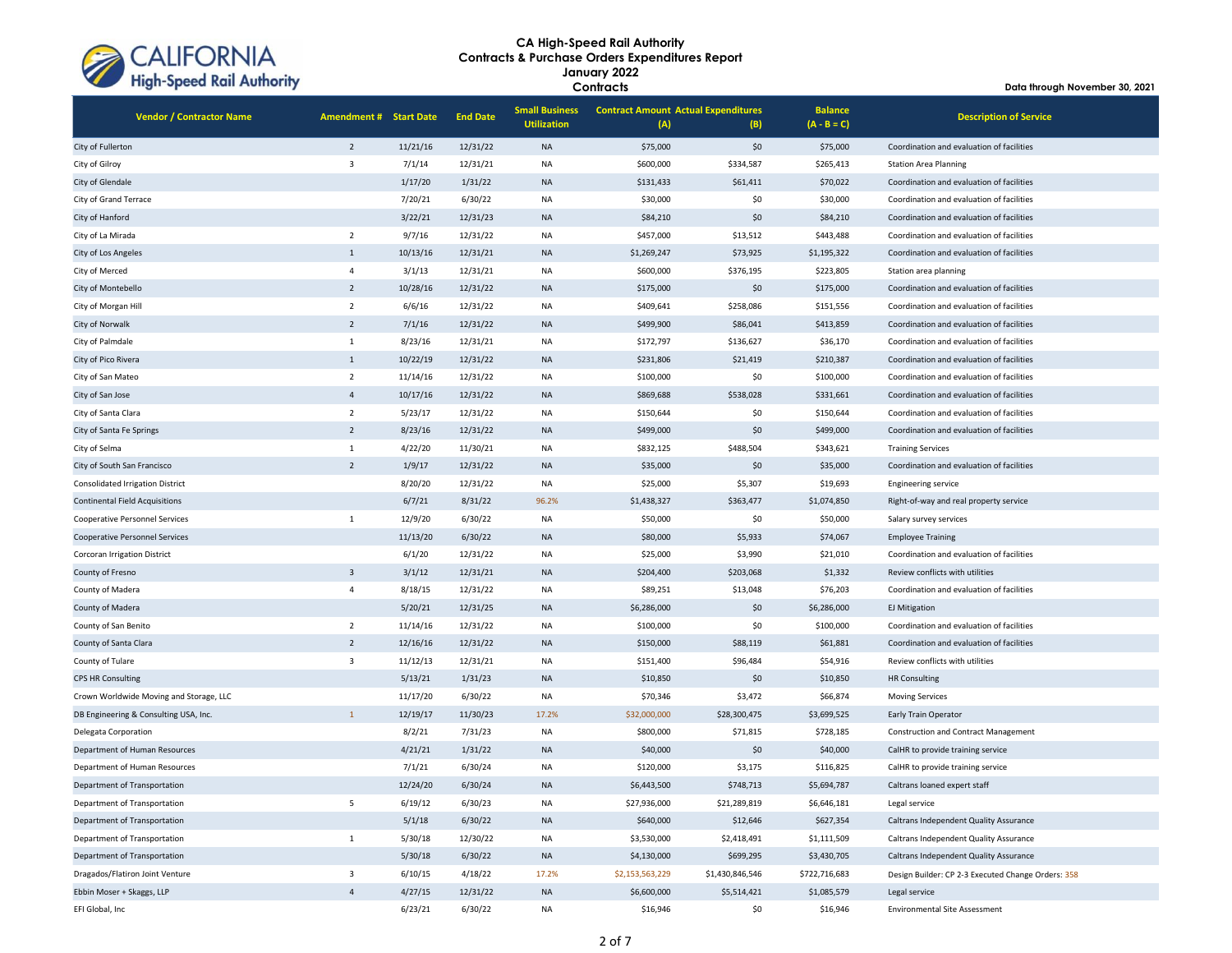

**Contracts**

| <b>Vendor / Contractor Name</b>                           | <b>Amendment # Start Date</b> |          | <b>End Date</b> | <b>Small Business</b><br><b>Utilization</b> | <b>Contract Amount Actual Expenditures</b><br>(A) | (B)          | <b>Balance</b><br>$(A - B = C)$ | <b>Description of Service</b>                      |
|-----------------------------------------------------------|-------------------------------|----------|-----------------|---------------------------------------------|---------------------------------------------------|--------------|---------------------------------|----------------------------------------------------|
| Enterprise Networking Solutions Inc.                      | $\mathbf{1}$                  | 10/15/18 | 12/31/22        | <b>NA</b>                                   | \$834,000                                         | \$481,070    | \$352,930                       | IT consulting                                      |
| <b>Environmental Science Associates</b>                   | 1                             | 8/5/16   | 12/31/22        | 1.6%                                        | \$6,961,708                                       | \$4,782,122  | \$2,179,586                     | Environmental service                              |
| Ernst & Young LLP                                         |                               | 7/30/21  | 6/30/24         | 0.0%                                        | \$4,700,000                                       | \$228,953    | \$4,471,047                     | Enterprise risk management advisory services       |
| Executive Maintenance, Inc.                               | 1                             | 2/26/19  | 1/31/22         | <b>NA</b>                                   | \$75,210                                          | \$64,765     | \$10,446                        | Janitorial services                                |
| Focus Language International LLC                          | $\mathbf{1}$                  | 6/21/19  | 4/30/22         | <b>NA</b>                                   | \$60,000                                          | \$16,332     | \$43,668                        | <b>Translation service</b>                         |
| Fresno Irrigation District                                | $\overline{\mathbf{3}}$       | 7/29/15  | 12/31/22        | <b>NA</b>                                   | \$282,774                                         | \$248,980    | \$33,794                        | Coordination and evaluation of facilities          |
| Fresno Metropolitan Flood Control District                | $\overline{3}$                | 10/20/16 | 6/30/23         | <b>NA</b>                                   | \$126,491                                         | \$108,334    | \$18,157                        | Coordination and evaluation of facilities          |
| Frontier California, Inc.                                 | $\overline{2}$                | 1/25/17  | 12/31/22        | <b>NA</b>                                   | \$21,225                                          | \$0          | \$21,225                        | Coordination and evaluation of facilities          |
| Frontier California, Inc.                                 | $\overline{a}$                | 9/25/14  | 12/31/22        | <b>NA</b>                                   | \$21,225                                          | \$0          | \$21,225                        | Utility conflict reviews                           |
| GDS Moving & Installation Inc.*                           |                               | 11/9/21  | 7/31/22         | <b>NA</b>                                   | \$15,590                                          | \$0          | \$15,590                        | Modular systems furniture transport                |
| Geographic Technologies Group, Inc*                       |                               | 11/15/21 | 2/28/23         | <b>NA</b>                                   | \$900,000                                         | \$0          | \$900,000                       | Geographic information system services             |
| Goodin, MacBride, Squeri & Day, LLP                       | $\overline{2}$                | 7/11/17  | 12/31/22        | <b>NA</b>                                   | \$1,602,500                                       | \$367,900    | \$1,234,600                     | Legal service                                      |
| <b>Grassland Water District</b>                           | 1                             | 1/9/17   | 6/30/22         | <b>NA</b>                                   | \$101,442                                         | \$28,773     | \$72,669                        | Coordination and evaluation of facilities          |
| <b>Greenberg Traurig LLP</b>                              | 3                             | 11/4/15  | 12/31/22        | <b>NA</b>                                   | \$1,500,000                                       | \$557,276    | \$942,724                       | Legal service                                      |
| Henry Miller Reclamation District #2131                   | $\overline{2}$                | 3/14/17  | 12/31/22        | <b>NA</b>                                   | \$99,408                                          | \$0          | \$99,408                        | Coordination and evaluation of facilities          |
| Hernandez, Kroone & Associate                             | 5                             | 3/28/14  | 6/30/23         | 100.0%                                      | \$12,525,000                                      | \$8,984,738  | \$3,540,262                     | Right-of-way land surveys                          |
| HKA - Global, Inc dba Hill International Consulting, Inc. | $\overline{2}$                | 4/21/17  | 12/31/22        | <b>NA</b>                                   | \$2,440,000                                       | \$1,032,941  | \$1,407,059                     | Expert witness service                             |
| <b>HNTB Corporation</b>                                   | 3                             | 1/8/16   | 12/15/22        | 34.5%                                       | \$89,817,414                                      | \$72,936,106 | \$16,881,308                    | Project and Construction Management: CP 4          |
| <b>HNTB Corporation</b>                                   | $\overline{4}$                | 11/23/15 | 12/31/22        | 23.6%                                       | \$77,610,000                                      | \$69,709,179 | \$7,900,821                     | Environmental and Engineering service              |
| J.G. Boswell Company                                      | 3                             | 4/1/11   | 12/31/21        | <b>NA</b>                                   | \$285,100                                         | \$43,865     | \$241,235                       | Review conflicts with facilities                   |
| Kadesh & Associates, LLC                                  |                               | 7/1/21   | 6/30/23         | <b>NA</b>                                   | \$270,000                                         | \$35,200     | \$234,800                       | Development of Public Policy                       |
| Kern County                                               |                               | 9/9/20   | 6/30/22         | <b>NA</b>                                   | \$150,000                                         | \$0          | \$150,000                       | Coordination and evaluation of facilities          |
| Kiefer Consulting, Inc.                                   |                               | 7/20/21  | 12/31/22        | <b>NA</b>                                   | \$900,000                                         | \$49,895     | \$850,105                       | <b>SharePoint Support Services</b>                 |
| Kings River Conservation                                  | 3                             | 9/21/11  | 12/31/21        | <b>NA</b>                                   | \$49,879                                          | \$43,135     | \$6,744                         | Review conflicts with utilities                    |
| Kleinfelder, Inc                                          | $\overline{4}$                | 12/9/16  | 4/30/22         | 25.3%                                       | \$18,000,000                                      | \$8,808,728  | \$9,191,272                     | Geotechnical site investigation service            |
| <b>KPMG LLP</b>                                           |                               | 1/20/21  | 9/30/24         | 25.8%                                       | \$26,800,375                                      | \$4,693,322  | \$22,107,053                    | <b>Financial Advisory Services</b>                 |
| <b>KPMG LLP</b>                                           |                               | 6/1/21   | 12/31/22        | <b>NA</b>                                   | \$500,000                                         | \$0          | \$500,000                       | <b>Information Security Services</b>               |
| <b>KPMG LLP</b>                                           |                               | 6/28/21  | 12/31/22        | <b>NA</b>                                   | \$300,000                                         | \$149,883    | \$150,117                       | <b>Transition Advisory Services</b>                |
| Lakeside Ditch                                            |                               | 12/23/19 | 12/31/21        | <b>NA</b>                                   | \$25,000                                          | \$0          | \$25,000                        | Coordination and evaluation of facilities          |
| Local Government Commission                               |                               | 9/13/21  | 10/31/22        | <b>NA</b>                                   | \$40,600                                          | \$0          | \$40,600                        | Environmental justice service                      |
| Los Angeles County Metropolitan Transportation Authority  | $\mathbf{1}$                  | 4/10/15  | 12/31/21        | <b>NA</b>                                   | \$750,000                                         | \$5,716      | \$744,284                       | Coordination and evaluation of facilities          |
| Los Angeles County Metropolitan Transportation Authority  | $\overline{4}$                | 6/1/16   | 12/31/22        | <b>NA</b>                                   | \$18,726,102                                      | \$14,806,906 | \$3,919,196                     | Project management and quality control: Metro Link |
| Los Angeles County Metropolitan Transportation Authority  |                               | 5/1/18   | 12/31/23        | <b>NA</b>                                   | \$76,665,000                                      | \$25,798,360 | \$50,866,640                    | Construction: grade separation                     |
| Los Angeles Department of Water and Power                 | $\overline{2}$                | 1/6/17   | 2/28/23         | <b>NA</b>                                   | \$1,400,000                                       | \$75,466     | \$1,324,534                     | Feasibility studies and analysis - LADWP Grid      |
| Lower Tule River Irrigation                               |                               | 7/31/20  | 12/31/22        | <b>NA</b>                                   | \$25,000                                          | \$0          | \$25,000                        | <b>Irrigation Services</b>                         |
| Madera Irrigation District                                | $\overline{2}$                | 10/27/16 | 12/31/22        | NA                                          | \$20,000                                          | \$0          | \$20,000                        | Coordination and evaluation of facilities          |
| Mayer Brown LLP                                           | $\overline{3}$                | 11/17/15 | 12/31/22        | <b>NA</b>                                   | \$1,800,000                                       | \$1,665,652  | \$134,348                       | Legal service                                      |
| Melga Canal Company                                       |                               | 8/31/20  | 12/31/22        | <b>NA</b>                                   | \$25,000                                          | \$0          | \$25,000                        | <b>Evaluation of Facilities</b>                    |
| <b>Merced Irrigation District</b>                         | $\overline{2}$                | 2/21/17  | 12/31/22        | <b>NA</b>                                   | \$58,850                                          | \$0          | \$58,850                        | Coordination and evaluation of facilities          |
| National Fish and Wildlife Foundation                     |                               | 4/6/21   | 12/31/21        | <b>NA</b>                                   | \$3,746,600                                       | \$3,746,600  | \$0                             | Mitigation services for marine life                |
| National Marine Fisheries Service (WCR-1701)              |                               | 12/21/18 | 3/30/23         | <b>NA</b>                                   | \$690,236                                         | \$406,421    | \$283,815                       | Evaluation of environmental challenges             |
| National Training Institute on Race and Equality          |                               | 6/1/21   | 5/30/22         | <b>NA</b>                                   | \$18,000                                          | \$13,500     | \$4,500                         | <b>Personnel Training</b>                          |
| NetCentric Technologies, Inc                              | $\mathbf{1}$                  | 4/29/20  | 6/30/22         | <b>NA</b>                                   | \$100,000                                         | \$16,052     | \$83,948                        | Remediation of ADA                                 |
| Nossaman <sup>8</sup>                                     | 12                            | 4/24/09  | 12/31/22        | <b>NA</b>                                   | \$24,500,000                                      | \$21,930,948 | \$2,569,052                     | Legal service                                      |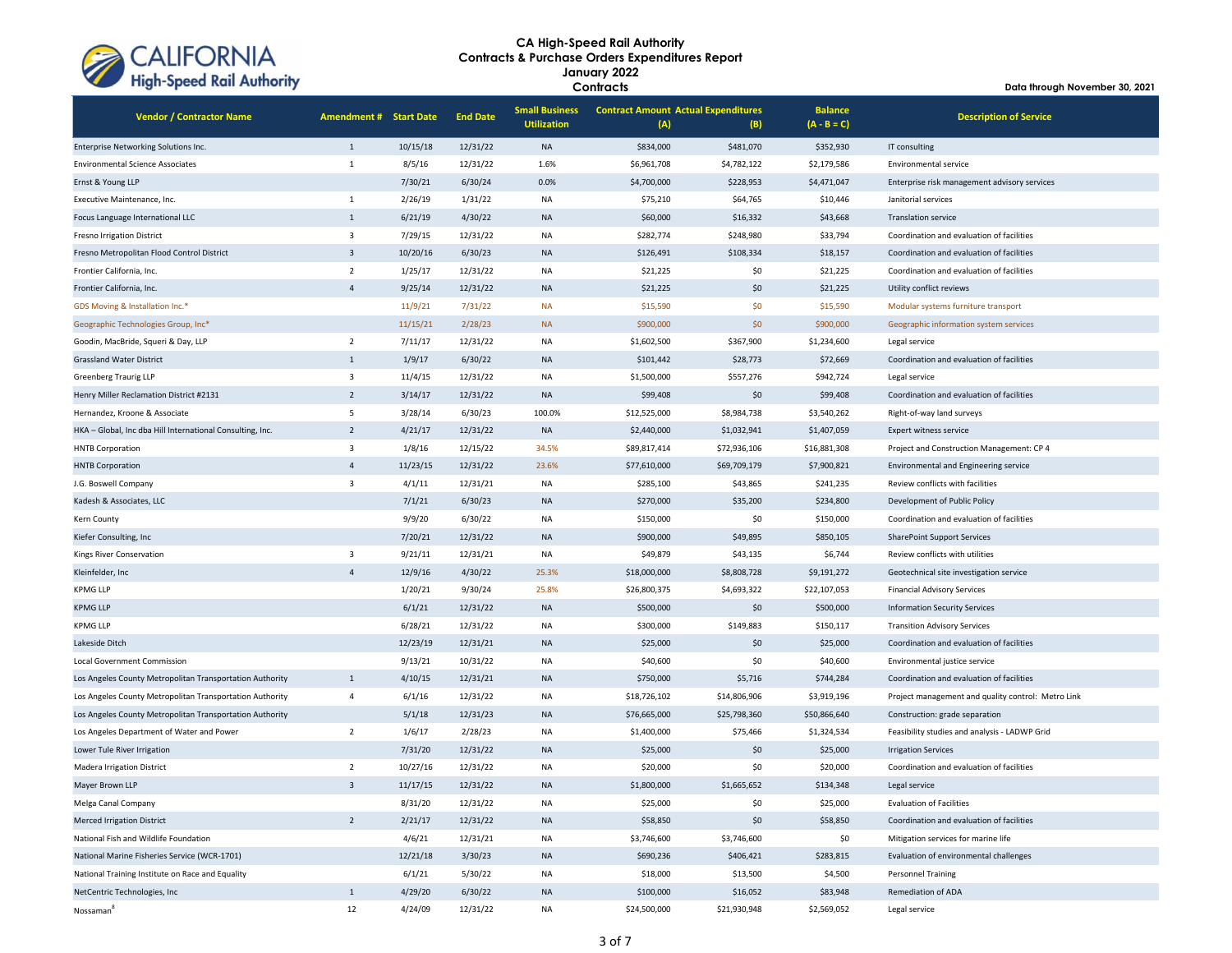

**Contracts**

| <b>Vendor / Contractor Name</b>                           | <b>Amendment # Start Date</b> |          | <b>End Date</b> | <b>Small Business</b><br><b>Utilization</b> | <b>Contract Amount Actual Expenditures</b><br>(A) | (B)           | <b>Balance</b><br>$(A - B = C)$ | <b>Description of Service</b>                               |
|-----------------------------------------------------------|-------------------------------|----------|-----------------|---------------------------------------------|---------------------------------------------------|---------------|---------------------------------|-------------------------------------------------------------|
| O'Dell Engineering Inc.                                   | $\mathbf{1}$                  | 9/2/16   | 12/31/21        | 100.0%                                      | \$5,000,000                                       | \$2,263,665   | \$2,736,335                     | Right-of-way engineering and scoping service                |
| O'Melveny & Meyers LLP                                    | $\overline{5}$                | 9/11/13  | 12/31/22        | <b>NA</b>                                   | \$7,200,000                                       | \$5,501,538   | \$1,698,462                     | Legal service                                               |
| Office of Planning and Research                           |                               | 4/29/20  | 12/31/22        | <b>NA</b>                                   | \$2,292,648                                       | \$778,224     | \$1,514,424                     | Environmental mitigation planning                           |
| Orange County Transportation Agency (OCTA)                | $\overline{\mathbf{3}}$       | 10/26/12 | 12/31/22        | <b>NA</b>                                   | \$300,000                                         | \$9,179       | \$290,821                       | Engineering, design plans and cost estimates                |
| Overland, Pacific & Cutler*                               |                               | 6/7/21   | 8/31/22         | <b>NA</b>                                   | \$2,372,673                                       | \$0           | \$2,372,673                     | Right of Way (ROW) and real property services               |
| Pacific Bell Telephone Company dba AT&T                   | $\overline{4}$                | 5/19/16  | 6/30/24         | <b>NA</b>                                   | \$26,283,753                                      | \$13,586,941  | \$12,696,812                    | Coordination and evaluation of facilities                   |
| Pacific Gas and Electric Company                          | $\mathbf{1}$                  | 6/4/20   | 6/30/23         | <b>NA</b>                                   | \$1,959,000                                       | \$6,103       | \$1,952,897                     | Environmental planning                                      |
| Pacific Gas and Electric Company                          | $\overline{2}$                | 8/31/15  | 6/30/24         | <b>NA</b>                                   | \$27,000,000                                      | \$18,549,798  | \$8,450,202                     | Coordination and evaluation of facilities                   |
| Pacific Gas and Electric Company                          | $\overline{2}$                | 1/9/17   | 1/30/24         | <b>NA</b>                                   | \$36,034,000                                      | \$9,468,950   | \$26,565,050                    | Coordination and evaluation of facilities                   |
| Peninsula Corridor Joint Powers Board (PCJPB)             | $\overline{2}$                | 6/23/17  | 12/31/21        | <b>NA</b>                                   | \$84,000,000                                      | \$83,429,293  | \$570,707                       | Construction: grade separation                              |
| Peninsula Corridor Joint Powers Board (Caltrain)          | $\mathbf{1}$                  | 12/5/18  | 12/31/22        | <b>NA</b>                                   | \$600,000,000                                     | \$272,112,973 | \$327,887,027                   | Corridor electrification and materials                      |
| People's Ditch Company                                    |                               | 6/1/20   | 12/31/22        | <b>NA</b>                                   | \$25,000                                          | \$0           | \$25,000                        | <b>Labor Costs</b>                                          |
| Perkins Coie, LLP                                         | $\overline{3}$                | 11/3/15  | 12/31/22        | <b>NA</b>                                   | \$5,000,000                                       | \$3,876,931   | \$1,123,069                     | Advice and counsel on environmental permitting issues       |
| Pestmaster Services, Inc.                                 |                               | 9/9/21   | 6/30/23         | NA                                          | \$9,695                                           | \$620         | \$9,075                         | Pest control services                                       |
| Placeworks, Inc.                                          | $\mathbf{1}$                  | 8/5/16   | 12/31/22        | 49.3%                                       | \$4,900,000                                       | \$977,503     | \$3,922,497                     | Environmental service                                       |
| Poso Canal Company                                        | $\overline{2}$                | 1/24/17  | 12/31/22        | <b>NA</b>                                   | \$61,251                                          | \$6,399       | \$54,852                        | Coordination and evaluation of facilities                   |
| <b>Project Finance Advisory Limited</b>                   | $\overline{3}$                | 12/18/15 | 10/10/22        | 15.7%                                       | \$4,000,000                                       | \$1,911,495   | \$2,088,505                     | Reports pursuant to CSHC section 2704.08(d)(2)              |
| Providence Technology Group, Inc.                         |                               | 10/25/21 | 2/28/23         | <b>NA</b>                                   | \$900,000                                         | \$0           | \$900,000                       | Consulting services for maintenance and operational support |
| PTG Pacheco Pass Corridor <sup>8</sup>                    | $\overline{7}$                | 12/4/08  | 6/30/22         | <b>NA</b>                                   | \$80,240,000                                      | \$79,858,007  | \$381,993                       | Preliminary engineering and environmental work              |
| Rancho Tree Service*                                      |                               | 11/15/21 | 9/30/22         | <b>NA</b>                                   | \$514,172                                         | \$0           | \$514,172                       | Tree removal and disposal services                          |
| Regents of the University of California, Berkeley         | $\overline{2}$                | 8/10/18  | 6/30/22         | <b>NA</b>                                   | \$378,748                                         | \$109,282     | \$269,466                       | Seismic policy and technical practices experts              |
| Regents of the University of California, Los Angeles      |                               | 3/16/20  | 1/5/23          | NA                                          | \$782,821                                         | \$199,672     | \$583,149                       | Fault rupture research                                      |
| Remy Moose Manley, LLP                                    | 6                             | 9/13/12  | 12/31/22        | <b>NA</b>                                   | \$3,750,000                                       | \$2,304,883   | \$1,445,117                     | Legal service                                               |
| Rutan & Tucker                                            | $\overline{\mathbf{3}}$       | 8/14/15  | 12/31/22        | NA                                          | \$10,900,000                                      | \$7,876,322   | \$3,023,678                     | Legal service                                               |
| San Benito County Water District                          | $\overline{2}$                | 1/9/17   | 12/31/22        | <b>NA</b>                                   | \$45,200                                          | \$1,932       | \$43,268                        | Coordination and evaluation of facilities                   |
| San Bernardino County Transportation Authority            |                               | 5/15/20  | 6/30/22         | NA                                          | \$100,000                                         | \$0           | \$100,000                       | Review of engineering documents                             |
| San Francisco Bay Conservation and Development Commission |                               | 10/18/19 | 12/31/22        | <b>NA</b>                                   | \$50,000                                          | \$9,726       | \$40,274                        | Project evaluation and permit processing                    |
| San Joaquin Regional Rail Commission (SJRRC)              | $\overline{4}$                | 12/18/12 | 12/31/22        | NA                                          | \$750,000                                         | \$648,166     | \$101,834                       | Preparation and review of engineering design plans          |
| San Joaquin Valley Air Pollution Control District         |                               | 7/23/14  | 7/31/28         | <b>NA</b>                                   | \$1,705,472                                       | \$1,364,377   | \$341,095                       | Environmental mitigation                                    |
| San Joaquin Valley Air Pollution Control District         |                               | 6/26/15  | 7/31/28         | NA                                          | \$367,829                                         | \$294,263     | \$73,566                        | <b>Voluntary Emissions Reduction Agreement</b>              |
| San Joaquin Valley Air Pollution Control District         |                               | 1/13/16  | 7/31/28         | <b>NA</b>                                   | \$10,806,923                                      | \$8,645,538   | \$2,161,385                     | Offset construction air pollution cost                      |
| San Joaquin Valley Railroad Co.                           | $\mathbf{1}$                  | 8/28/15  | 6/30/22         | <b>NA</b>                                   | \$5,000,000                                       | \$2,647,600   | \$2,352,400                     | Coordination and evaluation of facilities                   |
| San Joaquin Valley Air Pollution Control District         |                               | 9/16/16  | 6/30/26         | <b>NA</b>                                   | \$3,562,246                                       | \$2,849,797   | \$712,449                       | <b>Voluntary Emissions Reduction Agreement</b>              |
| San Jose State University Research Foundation             |                               | 12/24/20 | 6/30/23         | <b>NA</b>                                   | \$665,000                                         | \$0           | \$665,000                       | Research development                                        |
| San Luis Delta - Mendota Water Authority                  | $\overline{2}$                | 1/9/17   | 12/31/22        | <b>NA</b>                                   | \$58,740                                          | \$3,643       | \$55,097                        | Coordination and evaluation of facilities                   |
| Santa Clara Valley Transportation Authority               | $\mathbf{1}$                  | 3/1/19   | 12/31/22        | <b>NA</b>                                   | \$1,500,000                                       | \$1,500,000   | \$0                             | Preliminary design - station                                |
| Santa Clara Valley Habitat Agency                         |                               | 1/27/20  | 12/31/22        | <b>NA</b>                                   | \$100,000                                         | \$0           | \$100,000                       | <b>Environmental Mitigation</b>                             |
| Santa Clara Valley Water District                         |                               | 9/22/21  | 12/31/22        | <b>NA</b>                                   | \$80,932                                          | \$0           | \$80,932                        | Preliminary engineering and hydraulic analysis              |
| Sener Engineering and Systems                             | $\overline{3}$                | 4/24/15  | 12/31/22        | 27.9%                                       | \$74,217,886                                      | \$68,739,328  | \$5,478,558                     | Preliminary engineering and environmental work              |
| Settler's Ditch Company                                   |                               | 6/1/20   | 12/31/22        | <b>NA</b>                                   | \$25,000                                          | \$0           | \$25,000                        | <b>Evaluation of Facilities</b>                             |
| Shute, Mihaly & Weinberger, LLP                           | $\overline{2}$                | 10/11/17 | 12/31/22        | <b>NA</b>                                   | \$500,000                                         | \$69,307      | \$430,693                       | <b>Environmental Mitigation</b>                             |
| SkyLandscape, LLC                                         |                               | 8/30/21  | 7/31/23         | NA                                          | \$42,524                                          | \$0           | \$42,524                        | Landscape Maintenance                                       |
| Southern California Regional Rail Authority               | $\mathbf{1}$                  | 6/26/15  | 12/31/21        | <b>NA</b>                                   | \$750,000                                         | \$547,140     | \$202,861                       | Develop engineering, planning and environmental data        |
| Sprint Communications Company L.P.                        | $\overline{2}$                | 3/14/17  | 12/31/22        | <b>NA</b>                                   | \$100,000                                         | \$0           | \$100,000                       | Reviews conflicts with utilities                            |
|                                                           |                               |          |                 |                                             |                                                   |               |                                 |                                                             |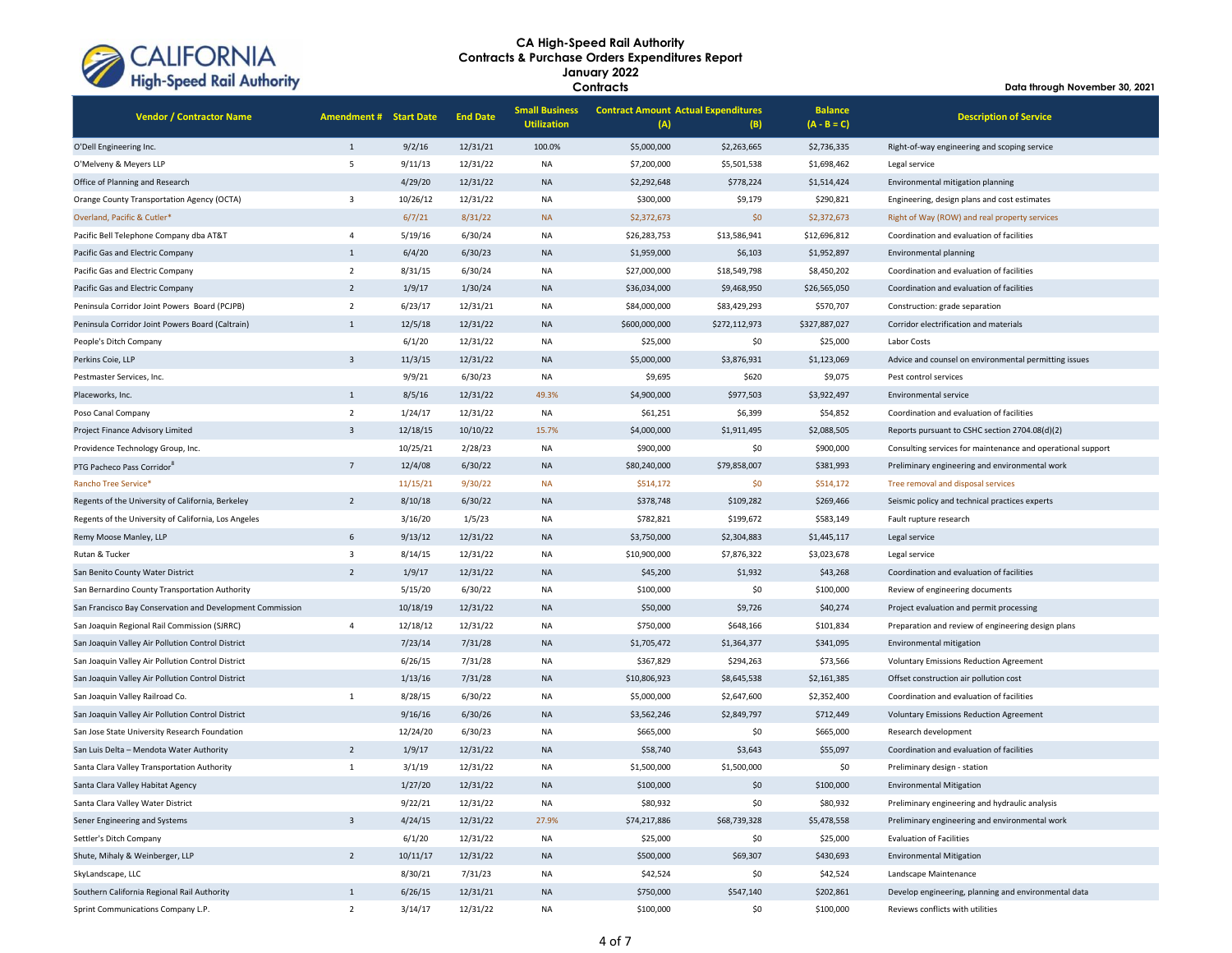

**Data through November 30, 2021**

| <b>Vendor / Contractor Name</b>                        | <b>Amendment # Start Date</b> |          | <b>End Date</b> | <b>Small Business</b><br><b>Utilization</b> | <b>Contract Amount Actual Expenditures</b><br>(A) | (B)             | <b>Balance</b><br>$(A - B = C)$ | <b>Description of Service</b>                       |
|--------------------------------------------------------|-------------------------------|----------|-----------------|---------------------------------------------|---------------------------------------------------|-----------------|---------------------------------|-----------------------------------------------------|
| Stanfield Systems, Incorporated                        |                               | 9/13/21  | 11/30/22        | <b>NA</b>                                   | \$900,000                                         | \$0             | \$900,000                       | Provide enhancements and ongoing maintenance        |
| <b>State Controller's Office</b>                       |                               | 7/1/19   | 6/30/24         | <b>NA</b>                                   | \$125,000                                         | \$4,105         | \$120,895                       | Warrant expedite services                           |
| <b>State Controller's Office</b>                       |                               | 7/1/21   | 6/30/22         | <b>NA</b>                                   | \$3,350                                           | \$0             | \$3,350                         | Management Information Retrieval System (MIRS)      |
| State Water Resources Control Board                    |                               | 6/18/21  | 3/31/23         | <b>NA</b>                                   | \$1,528,407                                       | \$0             | \$1,528,407                     | Water Certification and Mitigation                  |
| <b>Stoel Rives LLP</b>                                 |                               | 10/28/21 | 6/30/23         | <b>NA</b>                                   | \$3,000,000                                       | \$0             | \$3,000,000                     | Legal analysis and support                          |
| STV Incorporated                                       | $\overline{4}$                | 3/27/15  | 9/30/23         | 31.1%                                       | \$75,420,625                                      | \$64,003,203    | \$11,417,422                    | Preliminary engineering and environmental work      |
| <b>SymSoft Solutions LLC</b>                           |                               | 6/4/20   | 12/31/21        | <b>NA</b>                                   | \$241,912                                         | \$226,910       | \$15,002                        | Web Content Management System                       |
| Towill                                                 | $\mathbf{1}$                  | 9/12/17  | 12/31/21        | 31.5%                                       | \$4,000,000                                       | \$3,422,113     | \$577,887                       | ROW engineering and survey support service          |
| Town of Atherton                                       | $\overline{2}$                | 1/25/17  | 12/31/22        | <b>NA</b>                                   | \$50,000                                          | \$0             | \$50,000                        | Coordination and evaluation of facilities           |
| Tutor Perini/Zachry/Parsons, a Joint Venture           | 1                             | 8/16/13  | 11/2/21         | 26.4%                                       | \$2,426,744,933                                   | \$1,590,662,388 | \$836,082,545                   | Design Builder: CP 1 Executed Change Orders: 413    |
| T.Y. Lin International                                 | $\overline{4}$                | 2/20/14  | 12/31/21        | 28.0%                                       | \$76,158,068                                      | \$75,434,206    | \$723,862                       | EIR/EIS & Preliminary Engineering                   |
| UIC International Union of Railways                    |                               | 1/1/18   | 12/31/22        | <b>NA</b>                                   | \$65,296                                          | \$65,296        | \$0                             | Railway Operations membership                       |
| $UPRR^8$                                               | $\overline{3}$                | 6/6/12   | 6/30/22         | <b>NA</b>                                   | \$5,000,000                                       | \$1,563,867     | \$3,436,133                     | Review design drawings                              |
| Union Pacific Railroad Company ("UPRR")                | 1                             | 12/22/14 | 12/31/22        | <b>NA</b>                                   | \$69,025,000                                      | \$39,371,864    | \$29,653,136                    | Engineering, construction and maintenance agreement |
| Universal Field Services                               |                               | 6/7/21   | 8/31/22         | 0.0%                                        | \$2,867,324                                       | \$421,723       | \$2,445,601                     | Right-of-way and real property service              |
| U.S. Army Corp of Engineers                            |                               | 6/26/20  | 9/30/23         | <b>NA</b>                                   | \$4,021,752                                       | \$700,916       | \$3,320,836                     | Project evaluation and permit processing            |
| U.S. Army Corp of Engineers                            | $\overline{\mathbf{3}}$       | 11/20/14 | 6/30/29         | <b>NA</b>                                   | \$5,321,464                                       | \$1,441,116     | \$3,880,348                     | Project evaluation and permit processing            |
| U.S. Bureau of Reclamation                             | $\overline{3}$                | 2/3/15   | 6/30/22         | <b>NA</b>                                   | \$4,244,652                                       | \$2,707,955     | \$1,536,697                     | Environmental challenge resolution                  |
| US Environmental Protection Agency                     | $\overline{3}$                | 8/29/14  | 12/31/22        | <b>NA</b>                                   | \$2,510,471                                       | \$2,351,892     | \$158,579                       | Environmental resource impacts issue resolution     |
| United States Department of Fish and Wildlife Services | $\overline{3}$                | 10/1/15  | 12/31/22        | NA                                          | \$4,539,859                                       | \$3,286,610     | \$1,253,249                     | Environmental assistance and coordination service   |
| Video Streaming Services Company                       |                               | 4/28/21  | 6/30/22         | <b>NA</b>                                   | \$100,000                                         | \$40,392        | \$59,608                        | <b>Video Streaming Services</b>                     |
| Viking Shred LLC                                       |                               | 4/22/21  | 3/31/22         | <b>NA</b>                                   | \$2,520                                           | \$648           | \$1,872                         | <b>Confidential Shredding Services</b>              |
| Vollmar Natural Lands Consulting, Inc.                 | $\mathbf{1}$                  | 6/10/14  | 12/31/25        | <b>NA</b>                                   | \$1,852,910                                       | \$1,119,438     | \$733,472                       | Environmental mitigation                            |
| West Isle Line, Inc.                                   | $\mathbf{1}$                  | 12/21/17 | 2/28/23         | <b>NA</b>                                   | \$1,000,000                                       | \$71,448        | \$928,553                       | Design drawing review                               |
| West Publishing Corporation                            | 1                             | 9/7/17   | 6/30/22         | <b>NA</b>                                   | \$122,078                                         | \$101,065       | \$21,014                        | Electronic legal library service                    |
| West San Martin Water Works, Inc.                      | $\overline{2}$                | 10/17/16 | 12/31/22        | NA                                          | \$32,000                                          | \$599           | \$31,401                        | Coordination and evaluation of facilities           |
| <b>Westervelt Ecological Services</b>                  | 1                             | 3/21/16  | 2/28/25         | 3.8%                                        | \$73,955,943                                      | \$68,714,405    | \$5,241,538                     | Habitat mitigation service                          |
| Westervelt Ecological Services                         | $\mathbf{1}$                  | 6/19/19  | 4/14/30         | 1.1%                                        | \$21,015,000                                      | \$17,211,000    | \$3,804,000                     | Habitat mitigation service                          |
| Wong + Harris, JV                                      | 5                             | 5/15/13  | 2/28/22         | 30.5%                                       | \$129,370,948                                     | \$111,402,055   | \$17,968,893                    | Project and Construction Management: CP 1           |
| WSP USA, Inc.                                          | 5                             | 7/1/15   | 6/30/22         | 28.5%                                       | \$708,055,787                                     | \$671,427,919   | \$36,627,868                    | Rail Delivery Partner                               |
| <b>CONTRACT SUBTOTAL</b>                               |                               |          |                 | 23.4%                                       | \$8,614,590,925                                   | \$6,045,976,507 | \$2,568,614,418                 |                                                     |

#### **# Footnotes**

1. The following contract types are not counted towards the Authority's Small Business Program: Federal Agency Contracts, State Agency Contracts, Local Government Contracts, and Third Party

Contracts. An "NA" (Not-Applicable) in the Small Business Utilization column denotes all contracts and PO's that do not count towards the Authority's Small Business Program.

2. Vendors may appear several times due to multiple contracts.

3. Actual expenditures reflect processed and paid invoices for active contracts.

4. This report includes data from the most recent invoices submitted to CHSRA, monthly or quarterly for active contracts.

5. The Authority has a small business utilization goal of 30%, per the Small and Disadvantaged Business Enterprise Policy from August-2012. Small Business Utilization percentage values for all subsequent eligible contracts represent the total dollar amount that was awarded to small businesses, divided by the total amount invoiced by the respective vendor, from the inception of small business utilization tracking to date.

6. Dark Orange text and an asterisk indicates new or changed items from last months report exist for this vendor/contractor.

7. As of November 30, 2021, the Authority has a total of 255 contracts and purchase orders; 206 contracts and 49 purchase orders.

8. Small business utilization was not captured for invoices prior to the establishment of the Small and Disadvantaged Business Enterprise Policy in August-2012. This affects 4 active contracts that were executed prior to August-2012: City of Fresno, Nossaman, PTG Pacheco Pass Corridor, and UPRR.

9. Total Small Business Utilization percentage includes all Small Businesses (SB), Disadvantaged Business Enterprises (DBE), Disabled Veteran Business Enterprises (DVBE) and Microbusinesses (MB) on Active Awarded Contracts beholden to the SB Program only. Design Build Contracts for CP 1, CP 2-3 and CP 4 are based on dollars paid, all other contracts are based on dollars invoiced.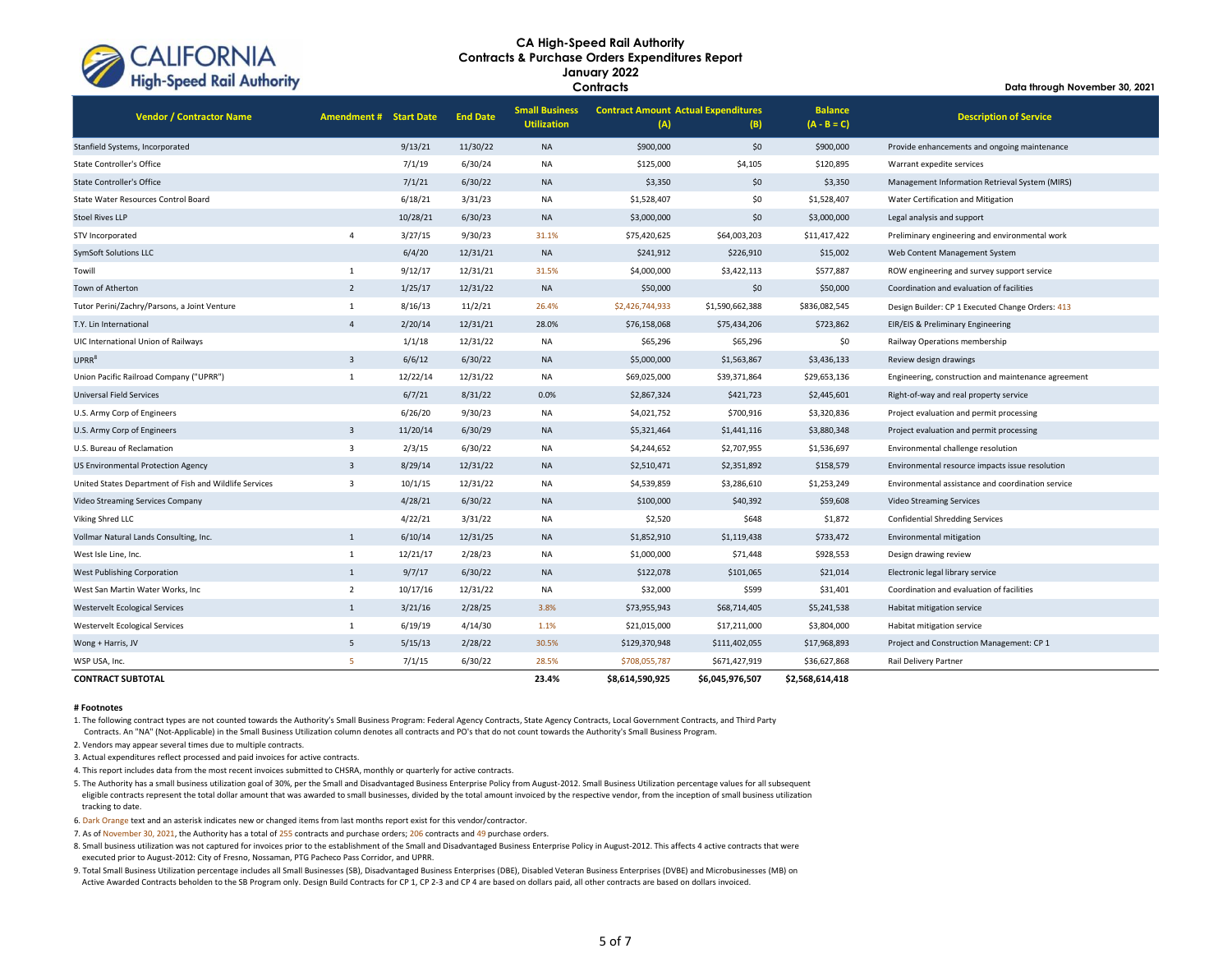| CALIFORNIA<br>High-Speed Rail Authority |
|-----------------------------------------|
|                                         |

| <b>Ingir opeen Kull Authority</b>       |            |                   | Data through November 30, 2021 |                                             |                                                   |           |                                 |                               |  |
|-----------------------------------------|------------|-------------------|--------------------------------|---------------------------------------------|---------------------------------------------------|-----------|---------------------------------|-------------------------------|--|
| <b>Vendor / Contractor Name</b>         | Amendment# | <b>Start Date</b> | <b>End Date</b>                | <b>Small Business</b><br><b>Utilization</b> | <b>Contract Amount Actual Expenditures</b><br>(A) | (B)       | <b>Balance</b><br>$(A - B = C)$ | <b>Description of Service</b> |  |
| Advanced Technical Solutions Inc.       |            |                   |                                | 0.0%                                        | \$13,864                                          | \$0       | \$13,864                        | IT service                    |  |
| Advanced Technical Solutions Inc.*      |            |                   |                                | 0.0%                                        | \$11,500                                          | \$0       | \$11,500                        | IT service                    |  |
| Aurora Enterprises                      |            |                   |                                | 28.0%                                       | \$24,940                                          | \$6,985   | \$17,955                        | IT service                    |  |
| Aurora Systems Consulting Inc.          |            |                   |                                | 0.0%                                        | \$59,123                                          | \$0       | \$59,123                        | IT service                    |  |
| Burkett's Office Supply Inc.            |            |                   |                                | 100.0%                                      | \$119                                             | \$119     | \$0                             | Office supplies               |  |
| Burkett's Office Supply Inc.            |            |                   |                                | 100.0%                                      | \$33                                              | \$33      | \$0                             | Office supplies               |  |
| Burkett's Office Supply Inc.            |            |                   |                                | 14.7%                                       | \$129                                             | \$19      | \$110                           | Office supplies               |  |
| Burkett's Office Supply Inc.*           |            |                   |                                | 0.0%                                        | \$132                                             | \$0       | \$132                           | Office supplies               |  |
| CEB                                     |            |                   |                                | <b>NA</b>                                   | \$8,836                                           | \$3,208   | \$5,628                         | Law Books                     |  |
| <b>Commerce Printing Services</b>       |            |                   |                                | 0.0%                                        | \$322                                             | \$0       | \$322                           | Office supplies               |  |
| <b>Compliance News</b>                  |            |                   |                                | <b>NA</b>                                   | \$35                                              | \$0       | \$35                            | Advertisement                 |  |
| Coyote Creek Consultiing Inc.           |            |                   |                                | 63.7%                                       | \$14,435                                          | \$9,202   | \$5,233                         | IT service                    |  |
| Critical Mention Inc.                   |            |                   |                                | $\sf NA$                                    | \$6,500                                           | \$6,500   | \$0                             | Monitoring services           |  |
| Department of Human Resources           |            |                   |                                | NA                                          | \$800                                             | \$0       | \$800                           | IT service                    |  |
| Dumont Printing, Inc.*                  |            |                   |                                | 0.0%                                        | \$9,132                                           | \$0       | \$9,132                         | Pop-Up Tents                  |  |
| eJAmerica                               |            |                   |                                | 76.8%                                       | \$68,846                                          | \$52,866  | \$15,980                        | IT software                   |  |
| FedEx Corporation Services Inc          |            |                   |                                | <b>NA</b>                                   | \$5,000                                           | \$2,343   | \$2,657                         | Overnight mailing service     |  |
| FedEx Corporation Services Inc          |            |                   |                                | <b>NA</b>                                   | \$5,000                                           | \$2,922   | \$2,078                         | Overnight mailing service     |  |
| Flashbay Inc.                           |            |                   |                                | <b>NA</b>                                   | \$1,504                                           | \$1,504   | \$0                             | Office supplies               |  |
| Golden State Overnight                  |            |                   |                                | <b>NA</b>                                   | \$13,000                                          | \$12,084  | \$916                           | Delivery service              |  |
| GSO/Overnight                           |            |                   |                                | <b>NA</b>                                   | \$13,000                                          | \$8,969   | \$4,031                         | Delivery service              |  |
| Kiefer Consulting Inc.*                 |            |                   |                                | 0.0%                                        | \$21,047                                          | \$0       | \$21,047                        | IT software                   |  |
| Linux Academy Inc                       |            |                   |                                | <b>NA</b>                                   | \$22,593                                          | \$7,531   | \$15,062                        | IT software                   |  |
| Natix Inc                               |            |                   |                                | 14.6%                                       | \$15,064                                          | \$2,205   | \$12,859                        | Office equipment              |  |
| News & The Bid Register                 |            |                   |                                | <b>NA</b>                                   | \$116                                             | \$116     | \$0                             | Advertisement                 |  |
| <b>NWN Corp</b>                         |            |                   |                                | NA                                          | \$228,834                                         | \$228,834 | \$0                             | IT equipment                  |  |
| Office Pro                              |            |                   |                                | 0.0%                                        | \$82                                              | \$0       | \$82                            | Office supplies               |  |
| PluralSight LLC                         |            |                   |                                | NA                                          | \$6,242                                           | \$0       | \$6,242                         | IT service                    |  |
| Politico Pro LLC                        |            |                   |                                | <b>NA</b>                                   | \$40,674                                          | \$20,337  | \$20,337                        | IT service                    |  |
| Presidio Networked Solutions Group, LLC |            |                   |                                | NA                                          | \$3,641                                           | \$2,259   | \$1,382                         | IT equipment                  |  |
| Prison Industry Authority (PIA)         |            |                   |                                | <b>NA</b>                                   | \$1,276                                           | \$0       | \$1,276                         | Office supplies               |  |
| Prison Industry Authority (PIA)         |            |                   |                                | NA                                          | \$4,450                                           | \$2,670   | \$1,780                         | Office supplies               |  |
| QualApps                                |            |                   |                                | 100.0%                                      | \$33,987                                          | \$33,987  | \$0                             | IT service                    |  |
| River City Office Supply                |            |                   |                                | 100.0%                                      | \$116                                             | \$116     | \$0                             | Office supplies               |  |
| Sacramento Computer Power Inc.          |            |                   |                                | 96.3%                                       | \$89,638                                          | \$86,330  | \$3,308                         | IT service                    |  |
| Solutions Simplified                    |            |                   |                                | 66.7%                                       | \$248,740                                         | \$165,840 | \$82,900                        | IT service                    |  |
| <b>Solutions Simplified</b>             |            |                   |                                | 15.2%                                       | \$1,352,130                                       | \$206,000 | \$1,146,130                     | IT service                    |  |
| Sprout Social                           |            |                   |                                | NA                                          | \$20,962                                          | \$4,819   | \$16,144                        | <b>Employee Subscription</b>  |  |
| <b>Sprout Social</b>                    |            |                   |                                | $\sf NA$                                    | \$22,025                                          | \$5,994   | \$16,031                        | Digital outreach              |  |
| Stamps.com                              |            |                   |                                | NA                                          | \$1,418                                           | \$1,298   | \$120                           | Office supplies               |  |